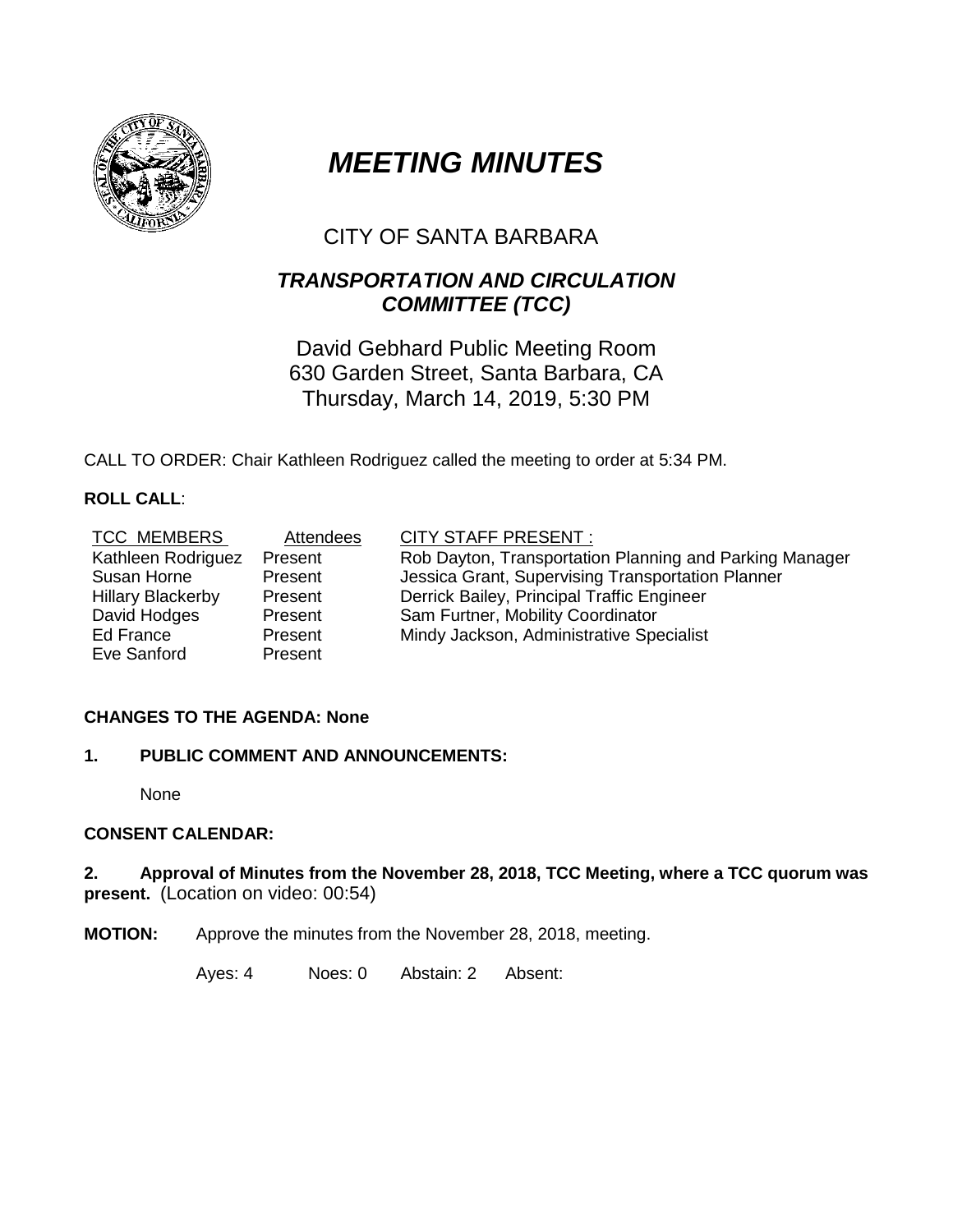# **REPORTS**

**4. MTD Report On The Downtown-Waterfront Shuttle for the 2nd Quarter of Fiscal Year 2018- 2019.** (Location on video: 1:20)

Rob Dayton commented that this report will also be on the April agenda of the Downtown Parking Committee.

### **5. Vision Zero Strategy, Cabrillo Bike Lanes Safety Restriping Project** (Location on video: 2:40)

Rob Dayton reminded the committee that two Vision Zero projects were previously brought to their attention: the Las Positas Restriping Safety Project and the Cabrillo Boulevard Restriping Safety Project. Based on the TCC recommendation in finding them consistent with Council's Vision Zero Strategy, the Las Positas project is moving forward. However, Council felt there needed to be more public engagement on the Cabrillo Boulevard project. Staff had two community outreach events. One event was held at the beach. The other event was a listening workshop with the community. Four options were presented at the workshop.

The TCC is being asked to find two of the options to be consistent with Council's Vision Zero Strategy, and that the Committee recommend either of those two options to Council. Staff will take the Committees' option choice to Council at the next meeting.

Derrick Bailey, the City's Principal Traffic Engineer, gave a presentation on the four options and the community feedback from the listening workshop.

Since there is going to be a Pavement Maintenance Project on Cabrillo Boulevard this spring, there is an opportunity to reconfigure striping on Cabrillo Boulevard, which is a Vision Zero Priority Corridor. After looking at the history of collisions, staff looked at what can be done to prevent those types of collisions from happening again.

Staff looked at different types of collisions and how to address them. Each type of collision requires a different type of treatment.

Collisions in the "S" turn are mostly speed related. We can prevent these collisions by improving the visibility of the upcoming curve and control speed by introducing more side friction. To prevent "U" turn collisions, we can provide drivers with better sight lines, prevent U-Turns from happening, and move conflicts further away from the parking aisle.

To prevent bike involved collisions, we will provide bike lanes and buffers, and reduce crash severity by reducing vehicle speed.

The Four Alternative Options:

- 1. The Previously–Adopted Bicycle Master Plan = Two Lanes Eastbound/One Lane Westbound
- 2. Back-In Angle Parking an All-Way Stop (was presented to Council) = One Eastbound and One Lane Westbound and Back-In Angle Parking with a Stop sign at Ninos.
- 3. Back-In Angle Parking Shifted East with One Lane Eastbound and One Lane Westbound, with parallel parking in front of the East Beach Condos. Retains the traffic signal at Ninos.
- 4. Center Median with One Lane Eastbound and One Lane Westbound with parallel parking with buffered bike lanes.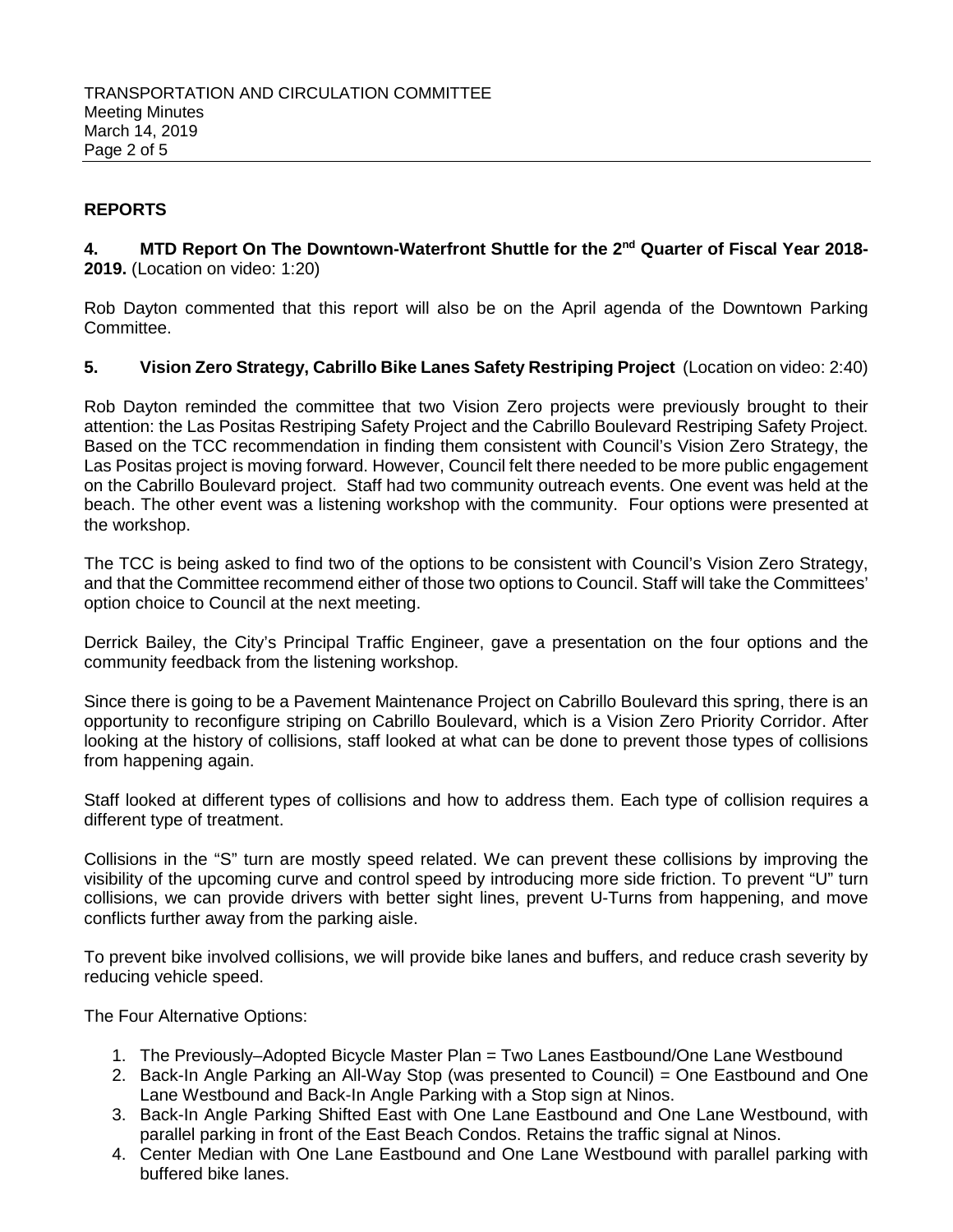The Recommendation: Recommend that Council find that Options 2 and 3 of the project are consistent with the Vision Zero Strategy; and recommend a preferred project option for implementation.

Rob Dayton stated that generally speaking, the citizens at the listening workshop didn't favor Options 1 and 4. Options 2 and 3 were favored. Various concerns were named about each option.

#### Discussion:

Chair Rodriguez asked where the Back-In Angle parking would begin and end. Mr. Bailey showed different variables to consider to maximize parking and stated that there would be flexibility to determine where that parking would be.

Ed France asked about the community feedback regarding an All-Way stop or a signal light at Ninos Drive.

Derrick Bailey stated that it was mixed and that some people didn't feel comfortable with an All-way stop. One benefit of an All-way stop however, is the reduction in delay for side street traffic and for pedestrian crossing, since a signal light can be a longer wait time with a signal light.

Eve Sanford asked if the crosswalks would have a high visibility treatment.

Mr. Bailey stated that the crosswalks would be high visibility, and there would be a refuge island for pedestrians.

Mr. Bailey showed, on the presentation diagram, where there would be buffered (painted) bike lanes.

David Hodges asked if Back-In Angle parking reduced the chance of bicyclists being "doored", and Mr. Bailey agreed.

#### **Public Comment:**

There were 6 members of the public that spoke on this subject: Guy Kraines, Wes Johnson, Barry Remis (COAST), Judy Frank, Jim Jaffe, and Linda Jaffe. (Location on video: 43:35)

**DISCUSSION:** (Location on video: 1:01:35)

Hillary Blackerby wanted it to be clarified that pedestrians have the right of way at an intersection. Derrick Bailey stated that once a pedestrian is in a crosswalk, the pedestrian has established the right of way.

A member of the public brought up a concern that motorists will turn in to the Back-In Angle parking when they are going westbound. This would mean that the vehicle would not be backed in and very dangerous when they backed out of the parking spot.

Derrick Bailey said that there will be signage and public outreach and education on Back-In Angle parking. The City is also working on a mechanism will increase the ability to do enforcement in this area.

Ms. Blackerby reminded the community and the committee that the whole point of this is Vision Zero and the goal is to make the area safer.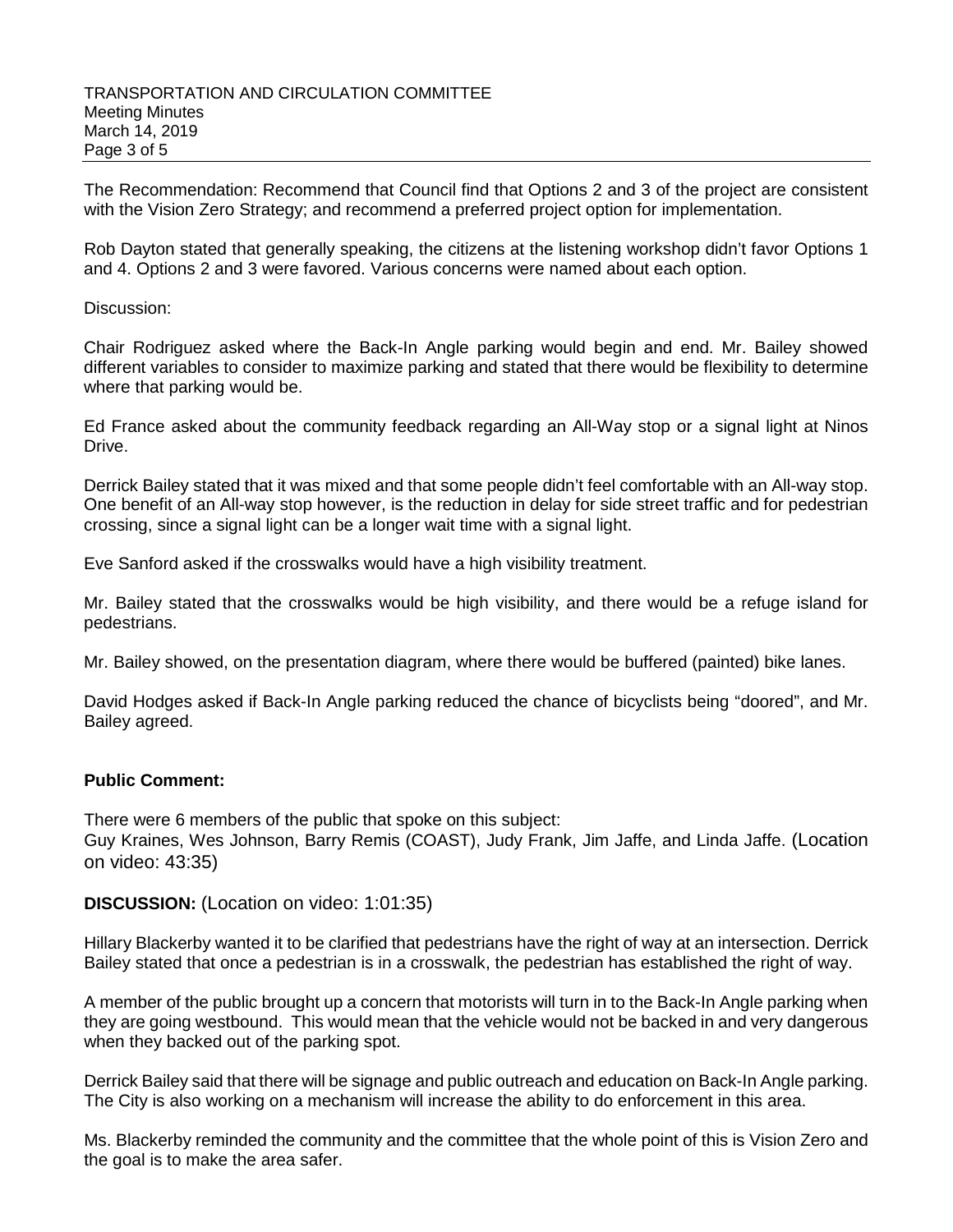Ed France spoke of U-turn compliance. He is concerned about perceived safety vs. overall safety. What is likely as far as U-turn compliance? Derrick Bailey stated that compliance for no U-turns would be very poor.

Eve Sanford asked if Back-In Angle parking would work better with an All–Way stop. Mr. Bailey stated that it would slow down the speed of cars. Drivers would be entering the corridor in a way that is more controlled.

Mr. Bailey stated that with Back-In Angle parking, it encourages drivers to turn left safely (westbound toward downtown) when exiting the parking spot. Sightlines are good whether the driver turns left or right. With Back-In Angle Parking, drivers are put in a position to make a good decision.

Mr. France pointed out that this is a left turn and not a U-Turn.

Ms. Blackerby made a motion that: We recommend that City Council finds Options 2 and 3 of the project consistent with the Vision Zero Strategy. A second was made by David Hodges. All were in favor.

**MOTION:** That the Committee recommend that City Council find Options 2 and 3 of the project consistent with the Vision Zero Strategy.

Ayes: 6 Noes: 0 Abstain: Absent:

Mr. Hodges moved to adopt Option 3 as being the most responsive to the community. A second was received from Ms. Horne.

#### DISCUSSION:

Ed France preferred Option 2 because Option 3 keeps parallel parking and parallel parking to a U-turn movement was the cause of a fatal collision. Vehicles that are parallel parked will be going through the bicycle lane with poor visibility. He believes that it is confusing to have Back-In Angle Parking in one section and parallel parking in another. He feels that the configuration at the stop needs to be changed.

Eve Sanford suggested plantings/landscape for a more natural look. Hillary Blackerby stated that staff can mention this at Council. Rob Dayton commented that TCC members can also speak on this item at Council. Mr. France supported Ms. Sanford's suggestion and said that planters, that are movable, be considered as funds and feasibility allows.

Derrick Bailey mentioned that the changes are reversible and that the changes being made would be just stripping. If it doesn't work, it can be put back. Introducing trees is more permanent.

Rob Dayton stated that once changes are made permanent, then landscaping can be looked at. Chair Rodriguez pointed out that the new roundabout at Los Patos (5-7 years out) would help the U-turn issue.

**MOTION:** That the Committee recommend that City Council find Option 3 be implemented.

Ayes: 5 Noes: 1 Abstain: Absent: